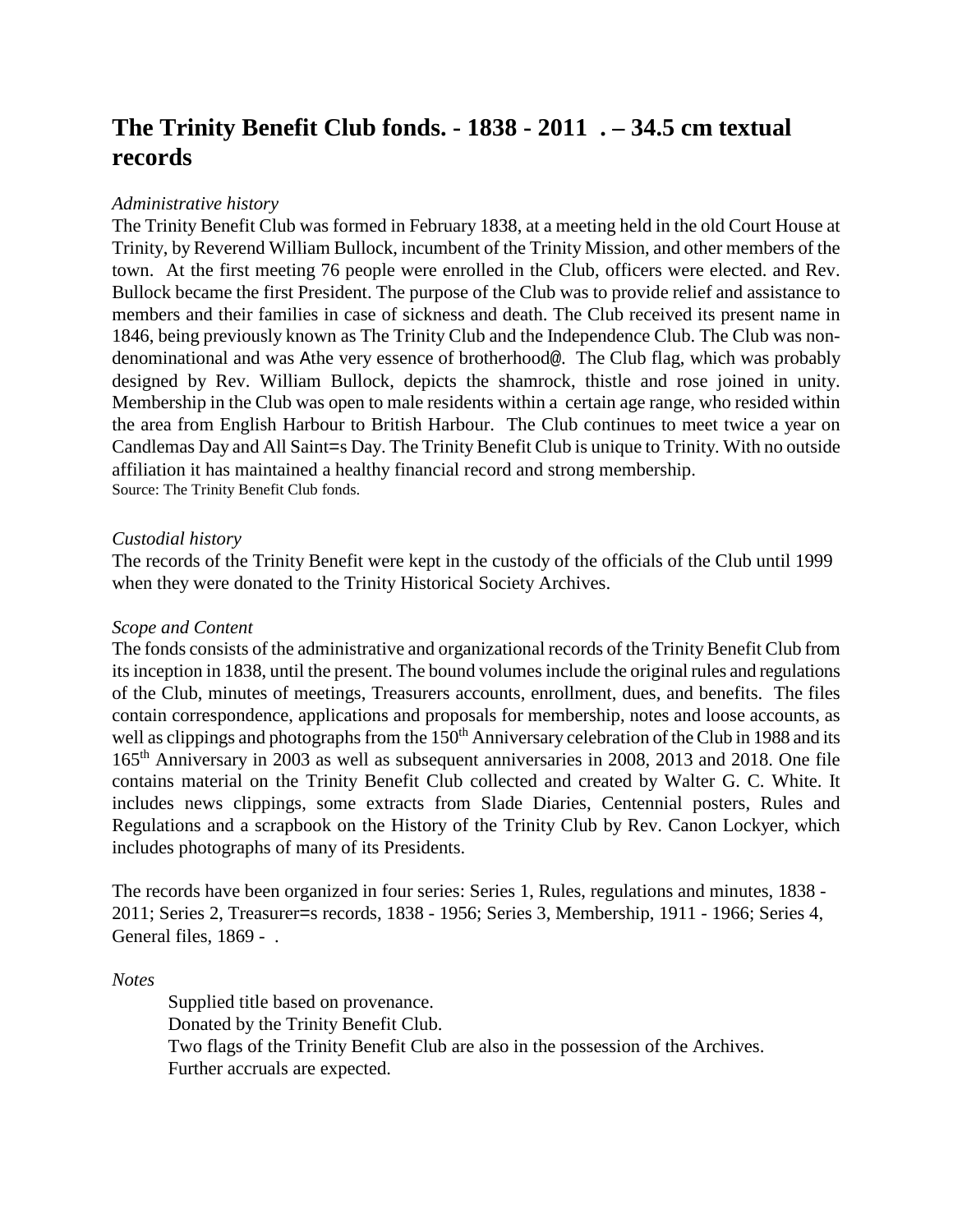## **Series 1: Rules, Regulations and Minutes. - 1838 - 1877, 1906 - 2011. – 11.5 cm**

Series consists of seven bound volumes containing the minutes of the Club. These volumes records the establishment of the Club, in 1838, the rules and regulations listing of the founding members, correspondence and letters of sympathy to members families, payment of sick benefits to members, list of elected officers each year and the payment of their annual dues.

- 1.01 Rules, Regulations and Minutes, 1838 1854
- 1.02 Minutes, 1854 1877
- 1.03 Minutes, 1906 1922
- 1.04 Minutes, 1923 1958
- 1.05 Minutes, 1953 1956
- 1.06 Minutes, 1958 1984
- 1.07 Minutes 1985 2011

#### **Series 2: Treasurer's records. - 1838 - 1956. - 6 cm**

The series consists of the accounts of the Club maintained by the Treasurer. Included in the two volumes, 1838 - 1877 and 1877 - 1956, are bank accounts, a list of members whose names are in alphabetical order, Treasurer=s accounts, income and payments on account of sick and deceased members.

- 2.01 Treasurer=s records, 1838 1877
- 2.02 Treasurer=s records, 1877 1956

#### **Series 3: Membership. - 1911 - 1966. - 7 cm**

Series consists of two volumes which record enrollments, dues, fines and time of enrollment in the club as well as when member's deceased.

- 3.01 Membership book, 1911 1966
- 3.02 Membership book, 1936 1960

#### **Series 4: General files. – 1838-1926 . - 8 cm**

Printed rules and regulations for various years; applications and correspondence, and promotional material, clippings and photographs of the various Anniversary Celebrations. Walter G. C. White file containing historical notes and information on the Trinity Club, and Rev. Canon Lockyer History of the Trinity Club, which includes photographs of Club President's.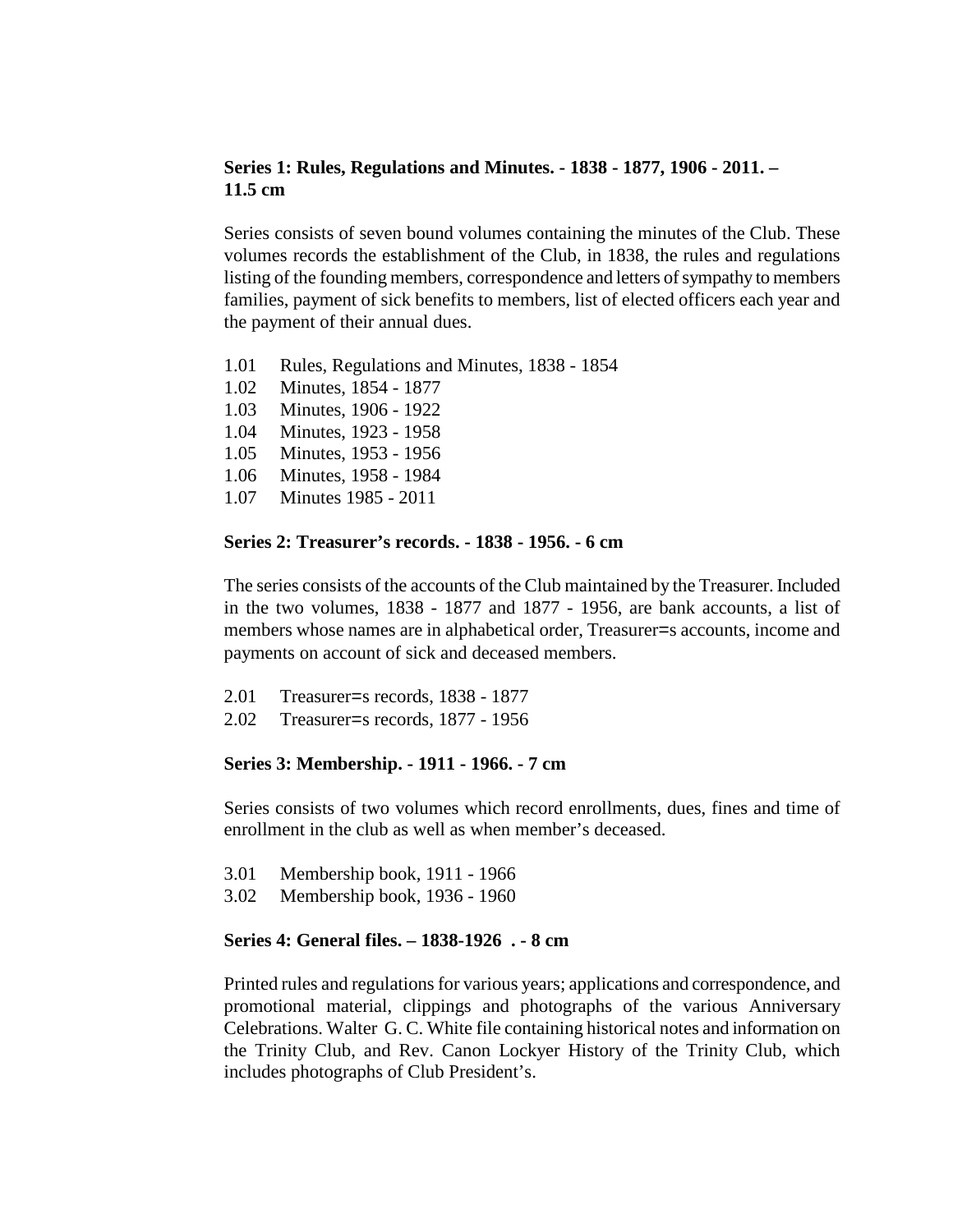4.01 Rules and regulations, 1838, 1869, 1895, 1902, 1913, 1926, 1938

Printed copies of rules and regulations as well as recommendations for revisions to the rules and regulations.

4.02 Application for membership, 1915 - 1988 (inclusive), 1970 - 1980 (predominant)

> In order to become a member of the Club one must make a written application to the President and officers of the Club. The application must be signed by two other members who are willing to sponsor the person applying for membership and then approved by a majority of the members in attendance by a vote.

4.03 Accounts, 1904 - 1984

Notes on the accounts of the Club, Treasurer=s reports and money to be paid to sick members.

4.04 Correspondence, 1902 -1983 (inclusive), 1970 - 1980 (predominant)

Correspondence between members and other fraternal organizations in Trinity like the Loyal Orange Association and the Society of United Fishermen, and correspondence from members of the Club who are applying for sick benefits.

4.05 100<sup>th</sup> Anniversary celebrations, 1938

Clippings of the  $100<sup>th</sup>$  anniversary in 1938. Includes clippings from the newspapers detailing the events.

4.06 150<sup>th</sup> Anniversary celebrations, 1988

Clippings and photographs of the  $150<sup>th</sup>$  anniversary in 1988. Includes clippings from the newspapers, an anniversary booklet that was compiled for the event which gives a history of the Club, its founding members and information on the President's of the Club.

4.07 Historical notes

This file contains notes collected by Walter G. C. White on the Trinity Benefit Club, as well as a scrapbook by Rev. Canon William J. Lockyer which contains a history of the Club from 1838 - 1974. The booklet also includes the photographs of some of the Presidents and other officers of the Club.